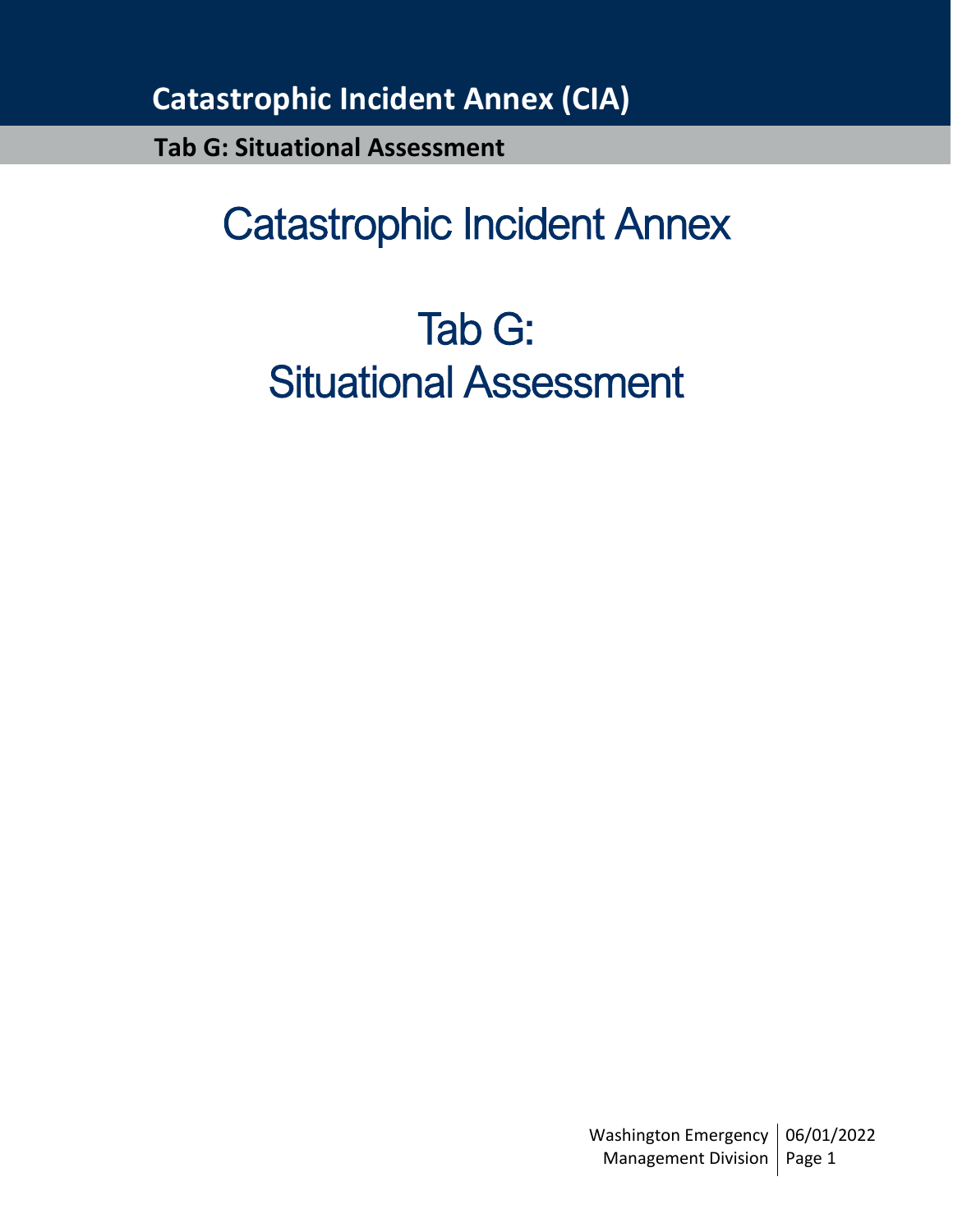## **Tab G: Situational Assessment**

## **Table of Contents**

| Phase 2a, 2b, 2c (Initial Response, Resource Deployment, Sustained Response) 20 |
|---------------------------------------------------------------------------------|
|                                                                                 |
|                                                                                 |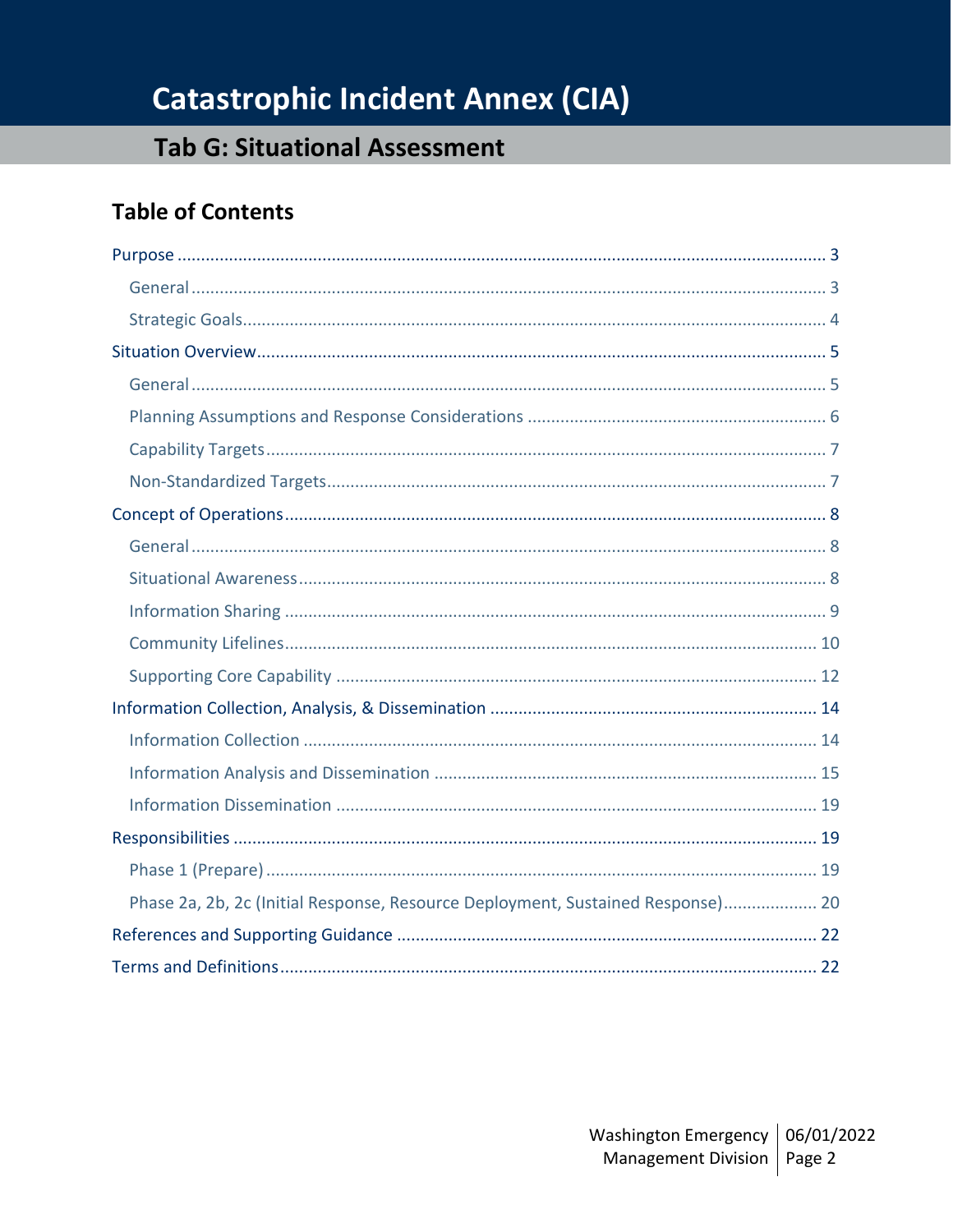## **Tab G: Situational Assessment**

### <span id="page-2-0"></span>**Purpose**

#### <span id="page-2-1"></span>**General**

The purpose of the Situational Assessment Tab G is to identify the ways in which the Washington State Emergency Operations Center will establish and maintain situational awareness during a catastrophic incident to sustain the Situational Assessment core capability and develop a common operating picture for response. This Tab is intended to provide detailed information on the Situational Assessment Core Capability and reflects catastrophic planning

that has taken place across the state for its associated Critical Tasks.

Situational awareness<sup>1</sup> is key to providing decision makers with the necessary, relevant, and actionable information they need to determine the next steps in a response and to make strategic and policy decisions to save and sustain life. Establishing and sustaining the Situational Assessment core capability involves a systematic process to gather, analyze, synthesize, and communicate data to inform planning and response decisions and to develop situational awareness. Situation awareness is viewed as a "state of knowledge", and situational assessments are the processes used to achieve



*Figure 1: The process of collecting data, analyzing that data into useful, actionable, and timely information and sharing that information to create situational awareness is key to developing a Common Operating Picture for incident response.*

that knowledge. Data is gathered from the closest level to the incident and is turned into information through a process called data analysis. Data Analysis is a piece of the Situational Assessment Process as depicted in Figure 1. Information is shared using integrated communication, information management, and intelligence and information sharing systems to share situational awareness across all levels of incident management and across jurisdictions. Information is considered essential if it identifies a resource need or an obstacle to the effective delivery of resources. A Common Operating Picture (COP) is a continuously updated overview of an incident compiled throughout an incident's lifecycle from the information that is shared. The goal of a COP is real-time situational awareness across all levels of government and all levels of incident management.

<sup>1</sup> Situational awareness is a component of the Situational Assessment core capability. Situational Assessment includes other elements that build up to Situational Assessment such as the implementation of mechanisms like Community Lifelines to enable decision making.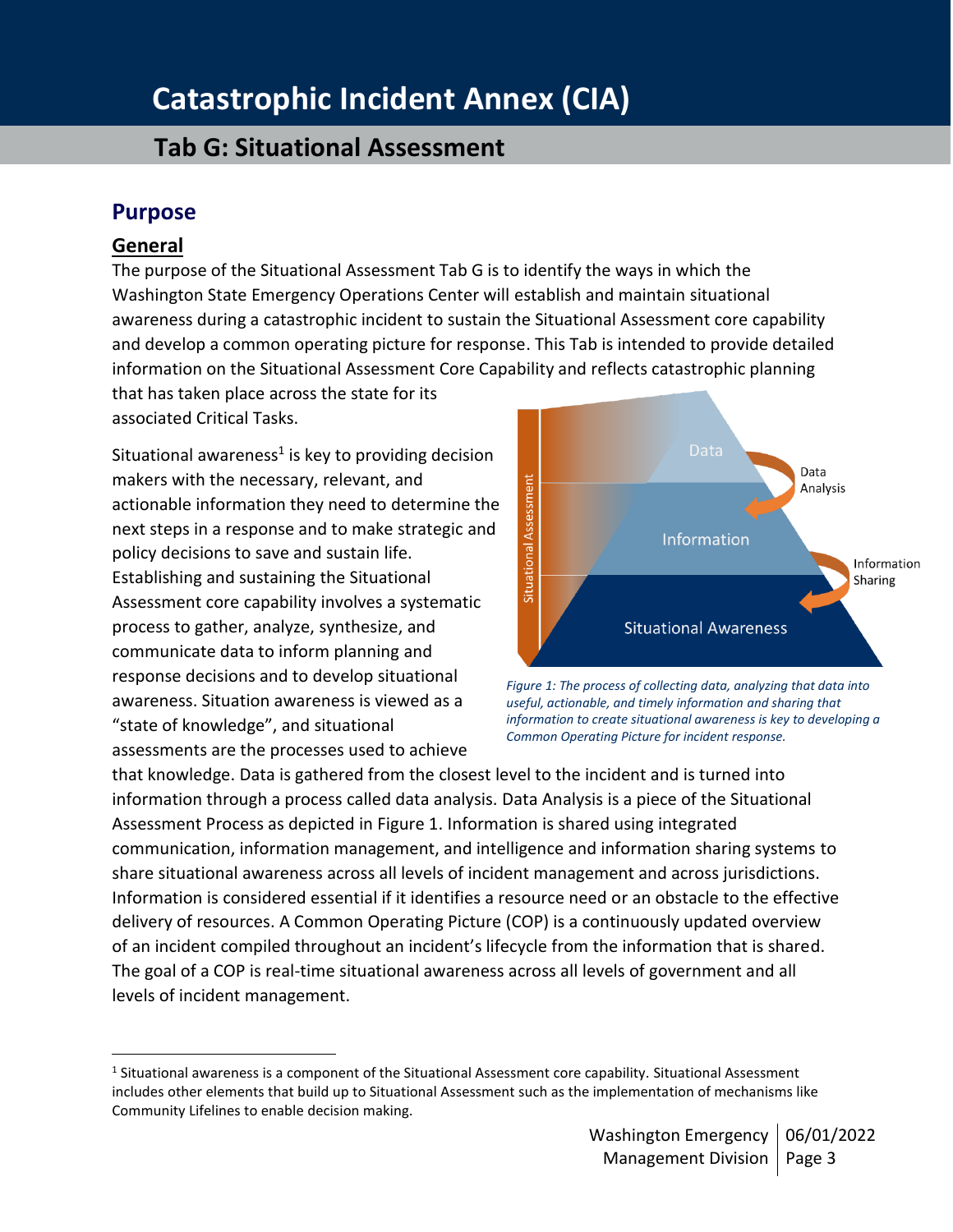## **Tab G: Situational Assessment**

The Damage Assessment<sup>2</sup> portion of Situational Assessment is important in terms of resource needs for immediate lifesaving and sustaining operations, but attention on identifying damage levels in relation to the number of structures damaged/ destroyed or the overall cost estimate is not a consideration outlined within this Tab or the Catastrophic Incident Annex (CIA). All-Hazard plans, processes, and procedures already include the necessary information to conduct these activities. Damage assessments as used in this Tab and the CIA are used to identify priorities and resource needs for the immediate response to a catastrophic incident.

#### <span id="page-3-0"></span>**Strategic Goals**

#### *Life Safety*

#### **Vertical Integration**

- 1. Communicate with all levels of government during a catastrophic incident to effectively gain situational awareness through assessment and reporting. **Horizontal Integration**
- 1. Communicate key findings which directly threaten or affect life safety and sustainment across agencies and partners to inform overall response efforts and identify potential policy decisions.

#### **Information Analysis**

- 1. Facilitate a rapid assessment capability immediately following an incident and determine life-threatening situations and imminent hazards.
- 2. Facilitate the collection of information and other activities such as predictive modeling, remote sensing, and reconnaissance.

#### *Incident Stabilization*

#### **Direction, Control, and Coordination**

1. Sustain the collection, analysis, and dissemination of essential elements of [assessment] information which support decision makers situational assessment to guide incident direction, control, and coordination.

 $<sup>2</sup>$  Damage Assessment as outlined here refer to the official process involved in establishing impact losses for federal</sup> assistance and reimbursement through Public Assistance, Individual Assistance, and other programs.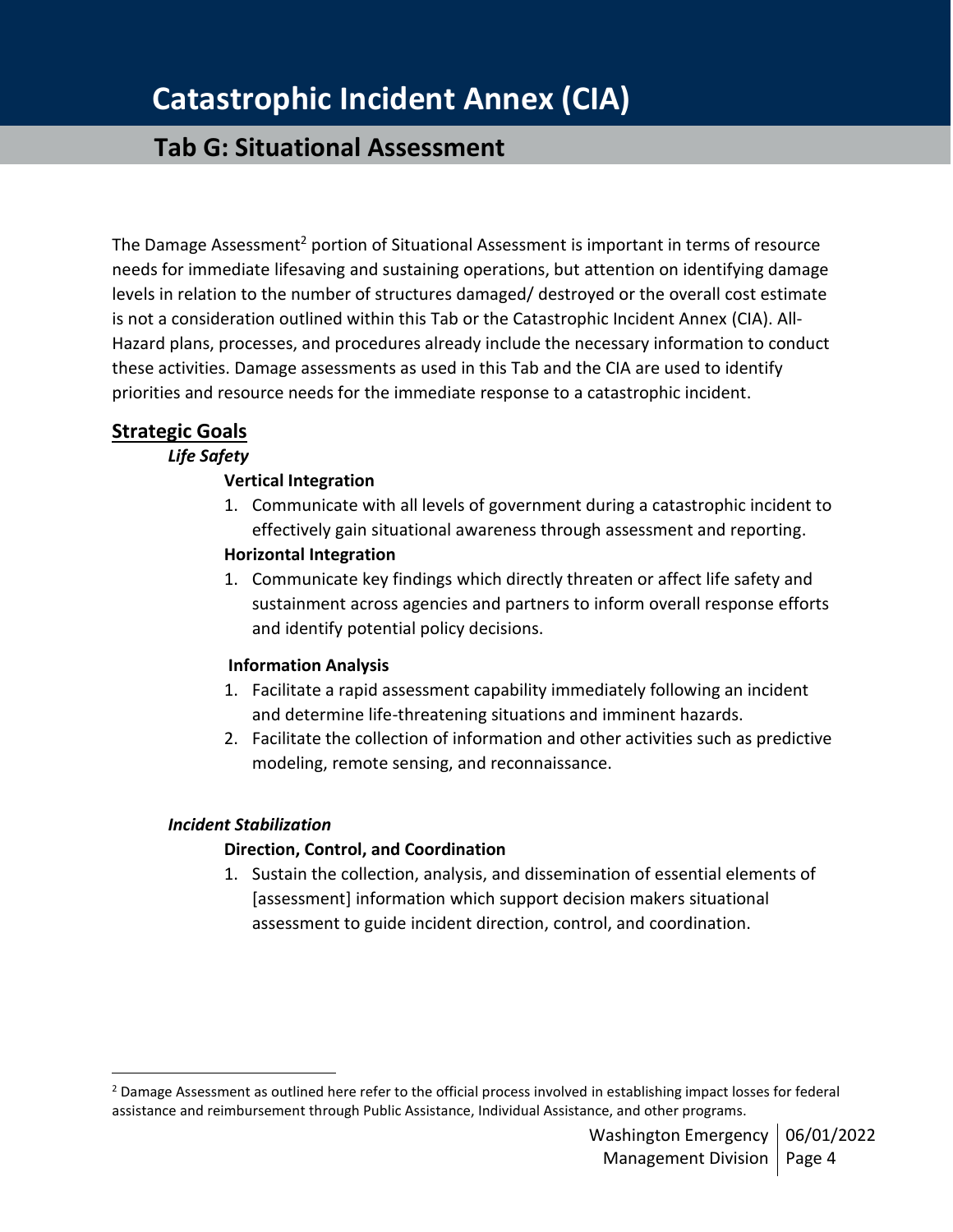### **Tab G: Situational Assessment**

#### <span id="page-4-0"></span>**Situation Overview**

#### <span id="page-4-1"></span>**General**

Different types of catastrophic incidents will directly affect the availability of incident information (e.g., causalities/fatalities, damage reports, resource needs, etc.). The two categorizations for these conditions are Notice and No-Notice. While there is a distinction between notice and no-notice incidents it is important to remember the term "notice" can be misleading as many factors can make an incident just as time sensitive as having little to no notice (e.g., complex coordination, time of day or year, and geographical area).

#### **Notice Incident**

An incident where jurisdictions have warning of an impending hazard, or the incident has escalated to a catastrophic level.

*Examples of Notice Incidents:*

- Distant-source tsunamis
- Distant and slow-moving wildfires
- Flooding
- Some HAZMAT incidents
- Some dam failures

#### **No-Notice Incident**

An incident occurring with little or no warning and requiring rapid assessment, decision making, communication, and implementation of protective actions.

*Examples of No-Notice:*

- Earthquakes
- Lahars
- Landslides
- Local-source tsunamis
- Some HAZMAT incidents
- Some dam failures

The Situational Assessment core capability's effectiveness is dependent on the success of establishing an effective mechanism for Operational Coordination, as it relies on the information flow from both vertical and horizontal response partners and stakeholders. The stream of information incoming will likely be overwhelming in the initial days of the incident, which is why it is essential to institute a methodology to categorize the data into meaningful, consistent, and uniform products (i.e., GIS, SitReps, and Community Lifeline products).

*Technological hazards present the opportunity to be Notice or No-Notice*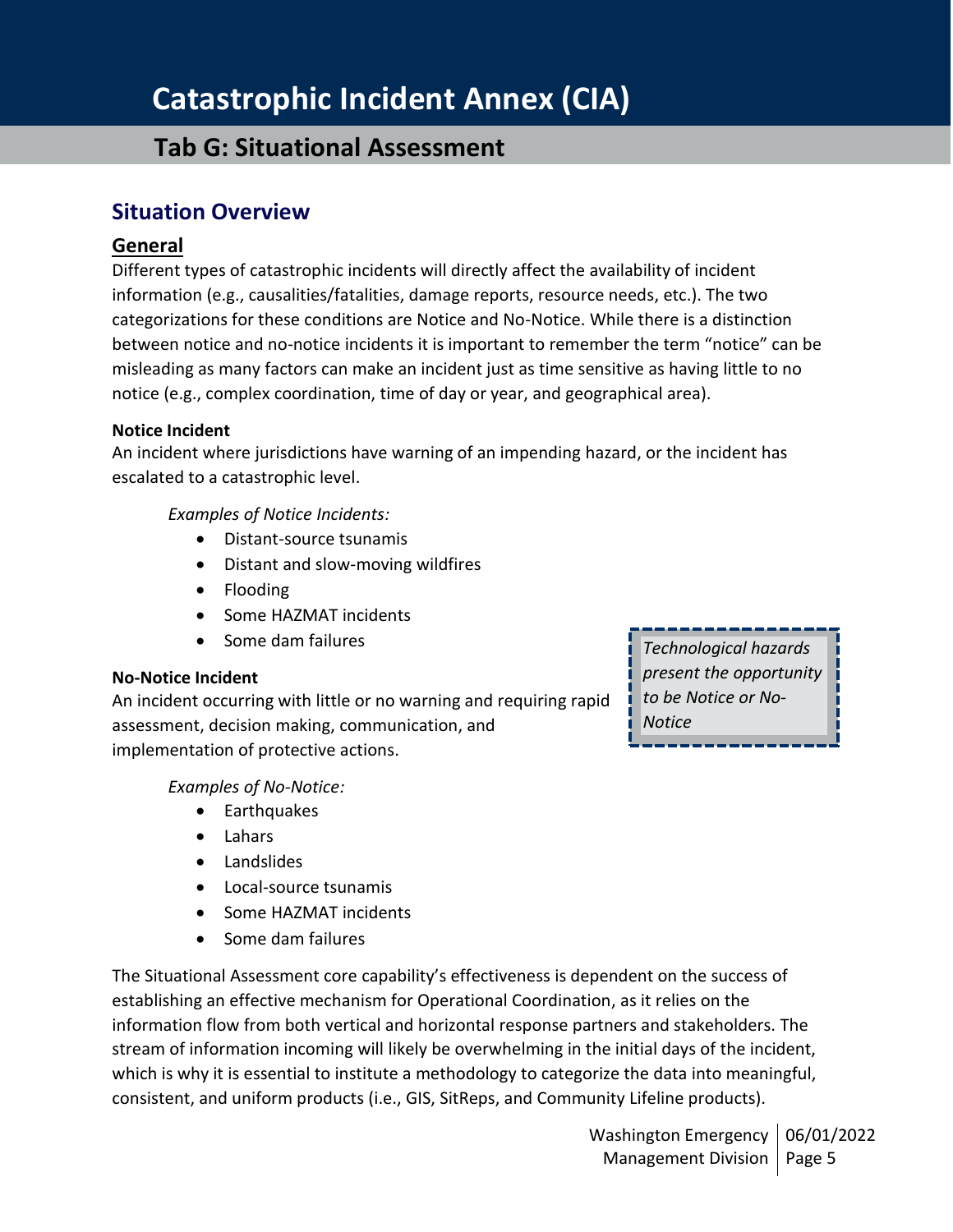### **Tab G: Situational Assessment**

#### <span id="page-5-0"></span>**Planning Assumptions and Response Considerations**

- Situational awareness requires continuous monitoring, data collection, and data analysis from relevant sources regarding impacts and response operations. The scope and type of monitoring required will vary based on response needs and the extent of the disaster.
- Differing reporting approaches and tools for situational assessments will necessitate a single state reporting, collection, analysis, and dissemination system.
- Reporting by Community Lifeline may not be widely known or utilized by all jurisdictions and reporting entities and may require some training.
- Implementation of the Community Lifelines system can focus response efforts on objectives and tasks which present the highest level of threat and also those which represent key enabling functions or serve as bottlenecks and limitations.
- Response operations which cross organizational and political boundaries must establish guidelines for intelligence-gathering and information-sharing.
- The collection and dissemination of data and information from local jurisdiction is not sufficient to maintain shared situational awareness. Analysis and processing of data and information into projections and forecasts of future events, and preparation of situation summaries will be required for decision makers to make use of the situational assessment.
- Access to accurate and timely information enables decision makers to prioritize actions, resulting in the most effective application of resources.
- Poor information flow may lead to an inaccurate understanding by senior leaders and will affect their situational understanding and decision-making abilities.
- During catastrophic incidents, there is a need to employ an enhanced method to track and share information.
- Information sharing and coordination between the public and private critical infrastructure sectors and state agencies may be hindered by protected critical infrastructure information sharing limitations.
- Initial situational awareness will likely be limited until the SEOC is able to establish communications with local emergency management.
- Impacts to the transportation system may also limit, delay, or otherwise interfere with the ability to establish situational awareness.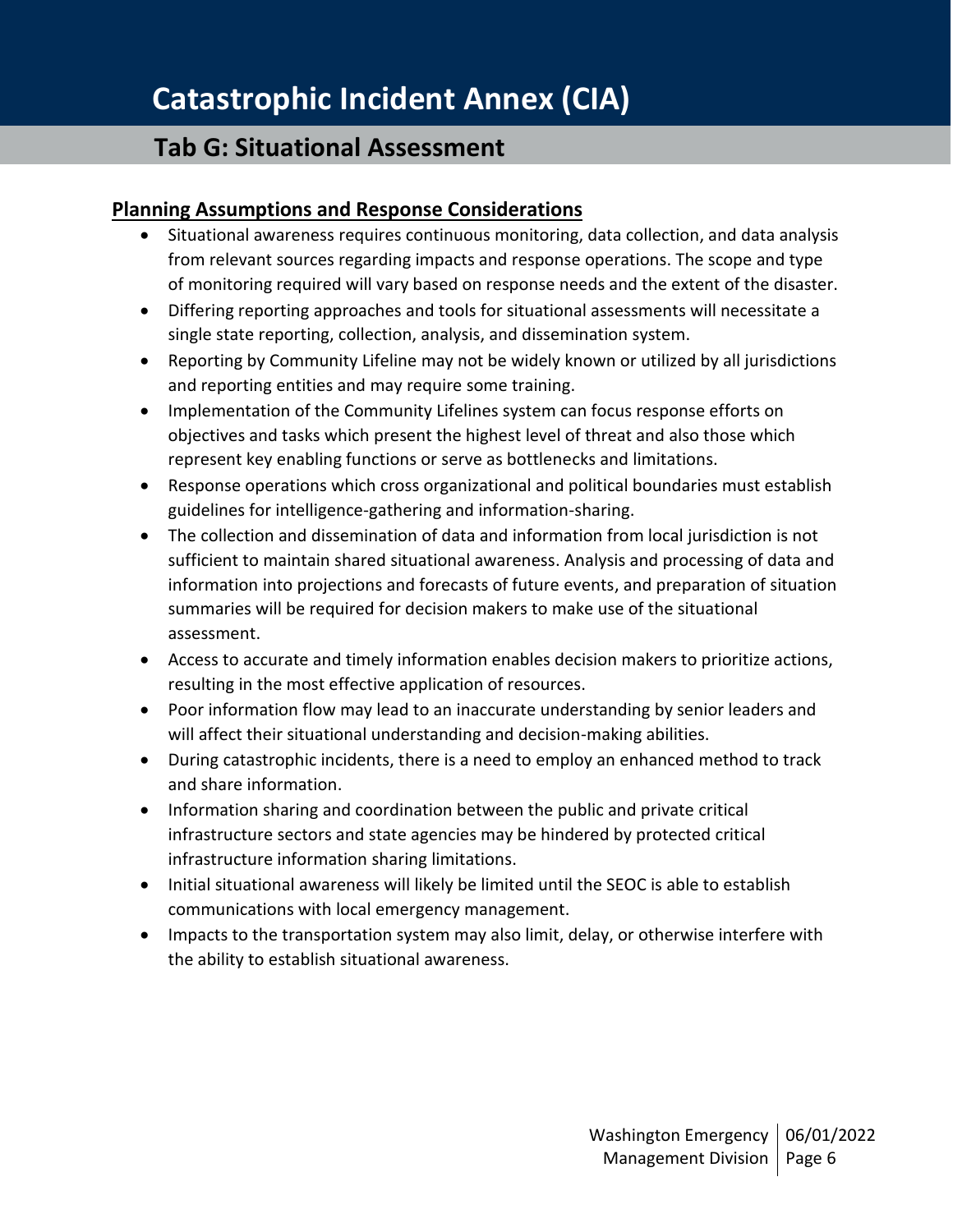## **Tab G: Situational Assessment**

**•** Establishing an Intelligence Section<sup>3</sup> within SEOC operations can be used to gather current information and synthesize it for use by senior leaders, decision makers, and policy groups.

#### <span id="page-6-0"></span>**Capability Targets**

• *Within (#) (time) of incident, and on a (#) (time) cycle thereafter, provide notification to leadership and (#) partner organizations involved in incident management of the current and projected situation. Maintain for (#) (time).* 

#### <span id="page-6-1"></span>**Non-Standardized Targets**

#### *Rapid Assessment*

- *Within (#) (time) of an incident, perform a rapid assessment on the (7) Community Lifeline areas for life threatening situations and imminent hazards that may cause a break in the continuous operation of government functions and critical businesses that are essential to human health and safety.* 
	- o *Within (#) (time) of an incident, work with the Logistics Section to determine requirements for critical resources needed to support emergency response activities and any obstacles to the effective delivery of supplemental resources using the information collected through the rapid assessment.*

#### *Data Analysis*

- *Within (#) (time) of an incident, collect essential elements of information from all available sources across the (7) community lifeline sectors.*
- *Within (#) (time) of an incident, analyze essential elements of information assessment data collected for the (7) Community Lifeline Sectors and develop actionable information to prioritize response actions based on the immediate lifesaving and life sustaining activities for each sector.*

#### *Information Sharing*

- *Within (#) (time) of an incident, deliver actionable information sufficient to inform decision making regarding immediate lifesaving and life sustaining activities to decision makers.*
	- o *On a (#) (time) cycle, deliver enhanced information to reinforce ongoing lifesaving and life sustaining activities to decision makers for determination of strategic direction.*

 $3$  ICS Compliance Note: This falls within the job of the Situation Unit; or is a subcomponent of the Situation Unit. There could also be an Intelligence Manager who falls under the Situation Unit in the Planning Section.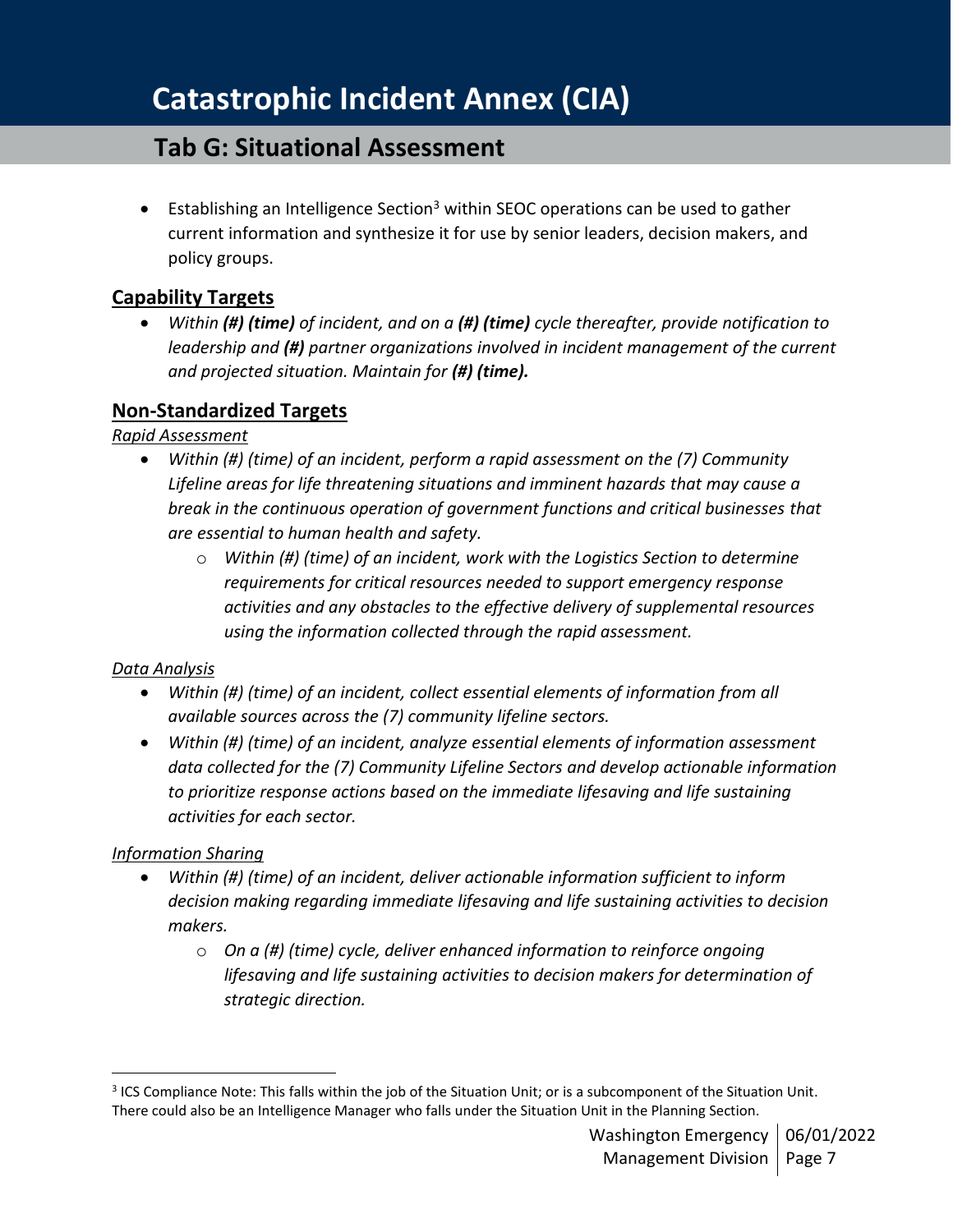### **Tab G: Situational Assessment**

- o *On a (#) (time) cycle, deliver identified gaps to information collection that pose a disruption to the decision-making process, or that present an unknown risk.*
- *Within (#) (time) of an incident, and in coordination with ESF 15, provide timely and accurate information based on comprehensive situational assessments to responders and survivors within the impacted area and deliver public messaging to meeting the immediate needs of responders and the general public.*

### <span id="page-7-0"></span>**Concept of Operations**

#### <span id="page-7-1"></span>**General**

The Situational Assessment phase in a catastrophic incident follows immediately after activation. Assessment of an incident is critical within the first hours to deploy time-sensitive services and resources. Reassessment of the initial conditions throughout the incident is essential in determining changes in conditions, the identification of new threats and hazards, the status of and need for resources. Information gathered immediately after the occurrence of an incident establishes the initial activation environment and deployment of resources to sustain and protect life and stabilize the incident.

| <b>FEMA Response Phases</b> |                |                |                    |                |                |            |
|-----------------------------|----------------|----------------|--------------------|----------------|----------------|------------|
| 1a                          | 1 <sub>b</sub> | 1 <sub>c</sub> | 2a                 | 2 <sub>b</sub> | 2 <sub>c</sub> | 3a         |
| Normal                      | Increased      | Credible       | Activation,        | Employment     | Intermediate   | Long-Term  |
| Operations                  | Likelihood     | Threat         | <b>Situational</b> | of Resources   | Operations     | Recovery   |
|                             | or Elevated    |                | Assessment,        | and            |                | Operations |
|                             | Threat         |                | and                | Stabilization  |                |            |
|                             |                |                | Movement           |                |                |            |

*Table 1: The Federal Emergency Management Agency provides guidance on the phased response to a catastrophic incident. Situation Assessment occurs immediately as the first action after activation in a response. Gaining an awareness of the situation immediately will allow you to determine changes in the situational assessments which will dictate adjustments to the current Incident Action Plan (IAP) activities.*

#### <span id="page-7-2"></span>**Situational Awareness**

Following the activation of the Planning Section's Situation Unit, a check-in/assessment reporting timetable should be established which includes critical information and incorporates activated local jurisdictions. The information obtained from local jurisdictions will need to integrate and consolidate the multiple modes of reporting into a single and uniform reporting and assessment system. The information collection process consists of the following actions:

- Collect, distill, and analyze incoming information from all available sources within and outside the affected areas.
- Integrate reporting procedures and requirements for the information collected.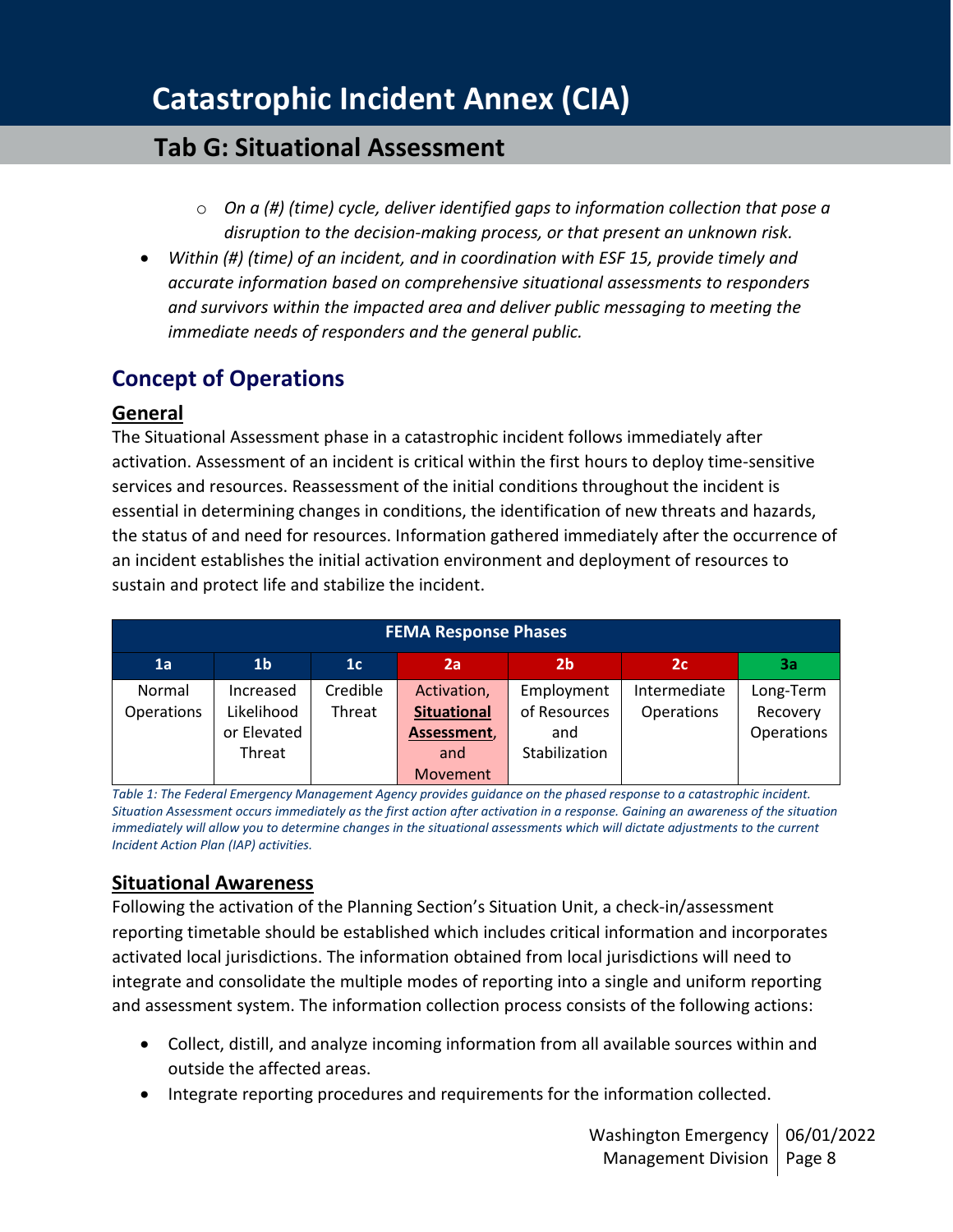## **Tab G: Situational Assessment**

- Enhance preliminary situational assessments with more comprehensive information collection, validation, and analysis processes to inform decision making.
- Synthesize incident information into continuous monitoring and reporting of Community Lifelines.



*Figure 2: Information sharing is a process in which data from on-scene is shared with response partners and analyzed and converted into information. This information is processed and turned into situation reports. The situation report information is collated into a Community Lifeline SLB Briefs which are used by decision makers to make informed decisions on response direction.*

### <span id="page-8-0"></span>**Information Sharing**

Situation Assessment information must be shared both vertically and horizontally to allow Operational Coordination<sup>4</sup>, decision making, and response direction decisions. The information collected on scene, must be processed and analyzed into actionable intelligence. This information is collated into Community Lifeline reports which are shared with the response

<sup>4</sup> Operational Coordination as described here shows that it becomes an essential mechanism in relaying data from local jurisdictions to inform SEOC response operations and on the return, a mechanism to relay back aggregated data and resource deployments.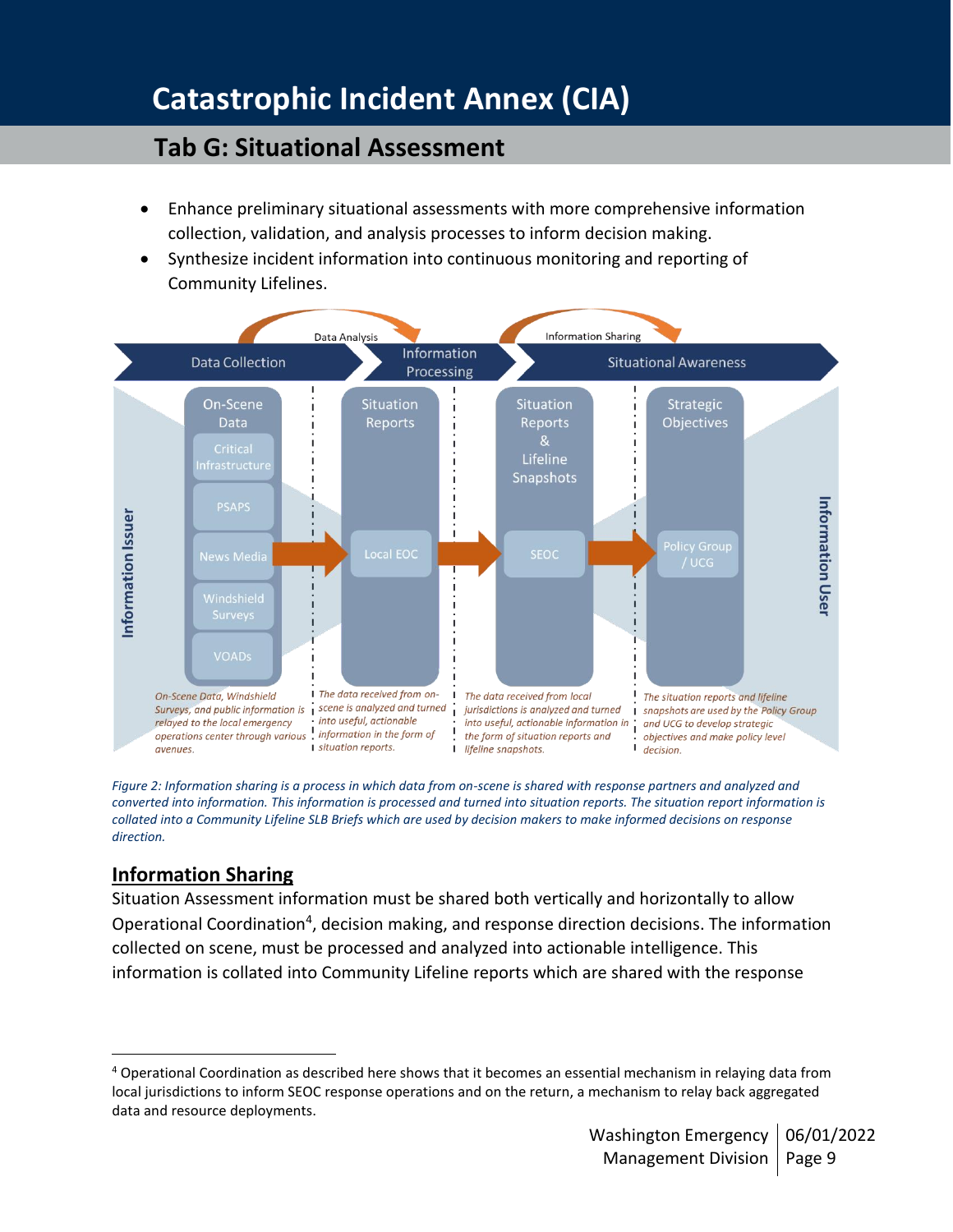## **Tab G: Situational Assessment**

decision makers who will use this higher-level information to make strategic objectives and response decisions.

Efforts should also account for Disclosure of Confidential Information waivers for information sharing amongst federal and state entities whose laws protect the disclosure of confidential information to the public.

#### <span id="page-9-0"></span>**Community Lifelines**

The FEMA Community Lifeline construct was developed to highlight the highest priority and more complex issues from other incident information. They also allow for an identification of roadblocks, barriers, and dependencies/interdependencies that may be present within one or more community lifelines which are contributing to or preventing the stabilization of specific functions or entire lifelines.



*Figure 3 - Community Lifeline Information Flow<sup>5</sup>*

<sup>&</sup>lt;sup>5</sup> Reporting can refer to information on impacts, conditions, resource needs and shortfalls, and actions being planned/performed.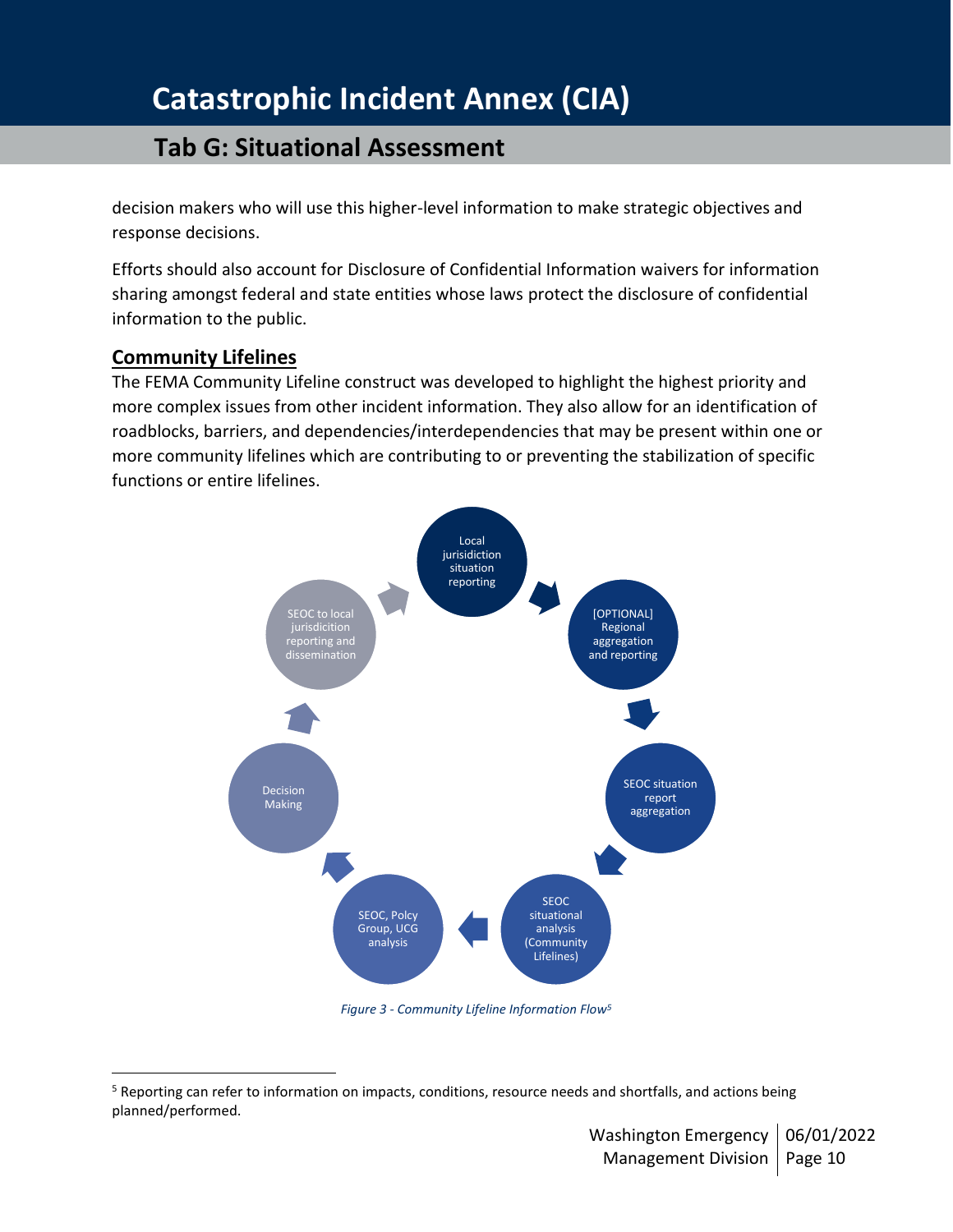## **Tab G: Situational Assessment**

Synthesizing the information gathered from the Situational Assessment and developing a Community Lifeline incident reports will aide decision makers in determining strategic objectives and response direction.



Figure 4: There are seven Community Lifeline Sectors including: Safety and Security; Food, Water, and Shelter; Health and *Medical; Energy; Communications; Transportation; Hazardous Materials.* 

Applying the following questions regarding the incident is critical in determining the status of a lifeline and its components:

- Did the incident disrupt services to survivors provided by component capabilities?
- What is the extent of the disruption and impact on the response and survivors?
- Has a solution to the disruption been identified?
- Has that solution been converted into a plan of action?
- Has that plan of action been resourced?
- Are there limiting factors that are preventing stabilization? To what extent are they degrading services?
- Have services for survivors been stabilized? If not, how long to reach stabilization?
- Are there contingency solutions that are enabling stabilization? How long will these solutions be used to sustain stabilization?
- Have circumstances changed since the lifeline/component was last assessed?

#### **Community Lifeline Information Products**

The Senior Leadership Brief (SLB) is a situational awareness product that discusses lifelines, activities that work toward their stabilization, their statuses, and the interdependencies between them. Staff at all levels use these resources to gather and share the most authoritative information on an incident. This facilitates the capture of ground truth information in situation reports at the local level and supports development of concise executive summary reports for leadership on situational status.

With the addition of lifelines as the primary method of conveying incident impacts, the intelligence collection cycle is applied to generate appropriate, consistent, and relevant situational awareness information. This then supports the SEOC, Policy Group, and UCG in making informed decisions.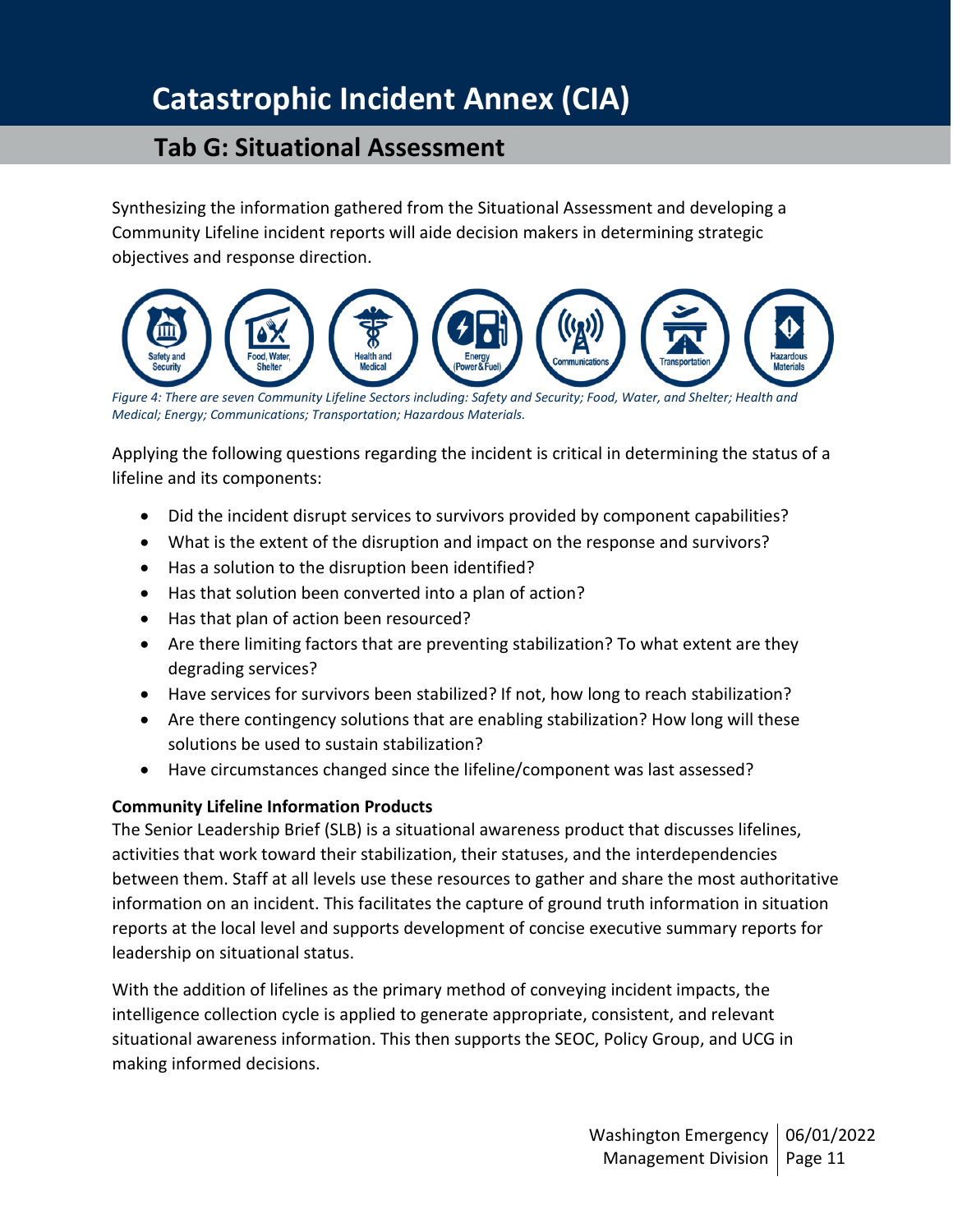### **Tab G: Situational Assessment**

The 4 tiers of the SLB highlight shown in the table below demonstrate how each layer contributes to developing products for different purposes and stakeholders.

| <b>Tier</b>                                                          | Information                                                                                                                                                                                                                                                |
|----------------------------------------------------------------------|------------------------------------------------------------------------------------------------------------------------------------------------------------------------------------------------------------------------------------------------------------|
| Tier 1: Disaster Summary                                             | • Executive summary<br>Significant impacts, limiting factors, and actions to address<br>٠<br>lifeline services<br>Reported only at the lifeline level, based on Tier II<br>$\bullet$<br>information                                                        |
| Tier 2: Lifeline Overview<br>(Lifeline and Component<br>Assessments) | Assessment report on lifeline and component condition.<br>$\bullet$<br>Analysis of component condition, impacts, actions, limiting<br>factors, estimated time to change in condition/current<br>status, with consideration to reestablishment requirements |
| Tier 3: Lifeline Component<br>Status (Dashboards)                    | Dashboards visually displaying up to date:<br>$\bullet$<br>$\circ$ Charts, graphs, and other supplemental materials<br>$\circ$ Geographic Information System (GIS) products<br>Includes linked databases from outside sources<br>٠                         |
| Tier 4: Data Collection<br>(Common Operating<br>Picture)             | Board-enabling multiple data inputs and interconnectivity to<br>$\bullet$<br>other incident-level boards by lifelines and components<br>Data collection from all incident levels, to include incident<br>٠<br>management, regions, state, and interagency  |

*Table 2 - Senior Leadership Brief Tiers 1-4*

#### <span id="page-11-0"></span>**Supporting Core Capability**

#### **Situational Assessment**

#### *Objective:*

Provide all decision makers with decision-relevant information regarding the nature and extent of the hazard, any cascading effects, and the status of the response.

*Critical Tasks:*

- 1. Deliver information sufficient to inform decision making regarding immediate lifesaving and life-sustaining activities, and engage governmental, private, and civic sector resources within and outside of the affected area to meet basic human needs and stabilize the incident.
- 2. Deliver enhanced information to reinforce ongoing lifesaving and life-sustaining activities, and engage governmental, private, and civic sector resources within and outside of the affected area to meet basic human needs, stabilize the incident, and transition to recovery.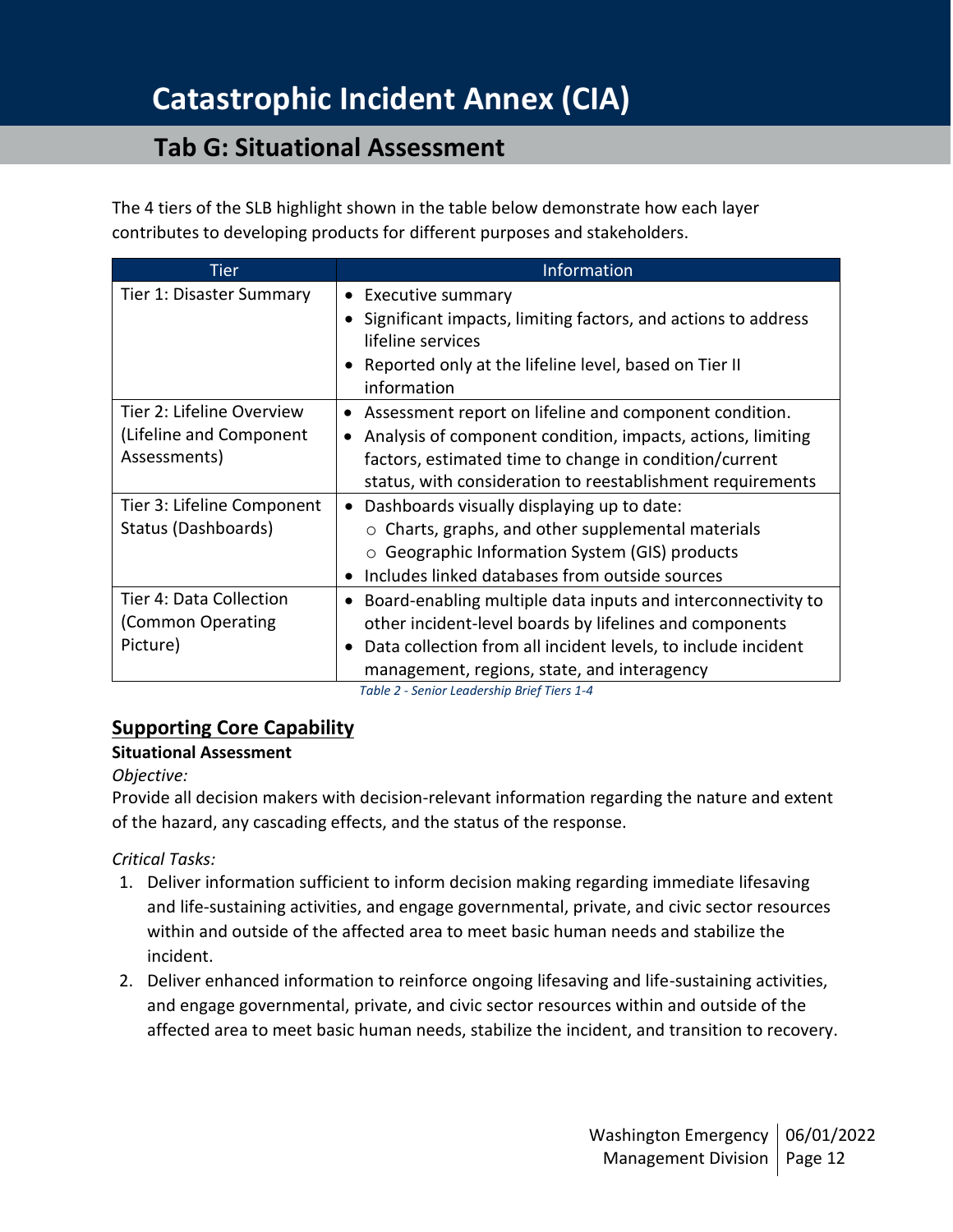## **Tab G: Situational Assessment**

#### **Operational Coordination**

#### *Objective:*

The National Preparedness Goal defines operational coordination as the ability to establish and maintain a unified and coordinated operational structure and process that appropriately integrates all critical stakeholders and supports the execution of core capabilities.

#### *Critical Tasks:*

- 1. Mobilize all critical resources and establish command, control, and coordination structures within the affected community, which may no longer be defined by established jurisdictional boundaries as needed throughout the duration of an incident.
- 2. Enhance and maintain command, control, and coordination structures (C3), consistent with the National Incident Management System (NIMS), to meet basic human needs, stabilize the incident, and facilitate the integration of restoration and recovery activities.<br>**Figure 5: Situational Assessment and <br>***Constitutional Coordination have*



*Operational Coordination have interdependency as situational assessment is key to supporting the coordination of response operations*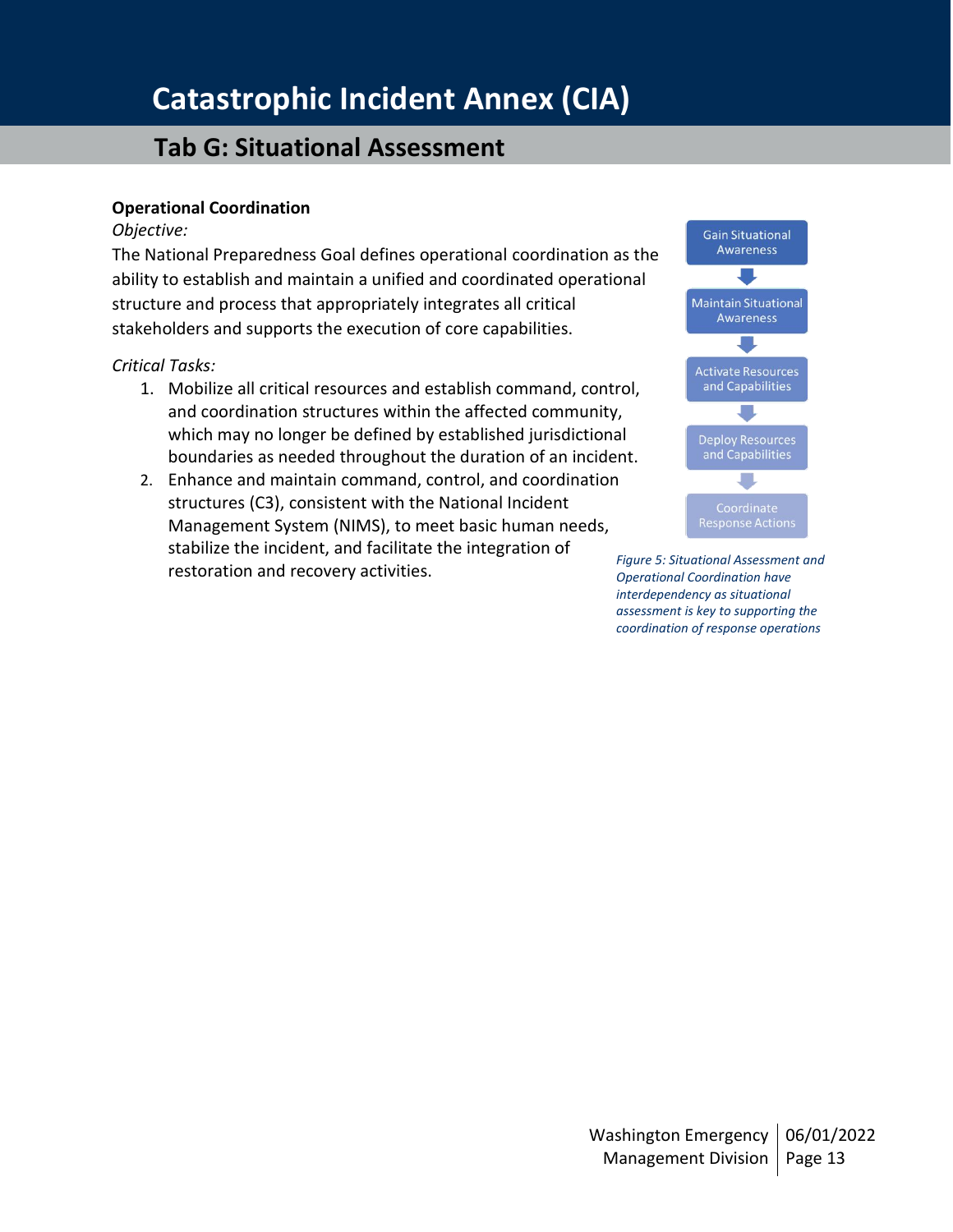### **Tab G: Situational Assessment**

### <span id="page-13-0"></span>**Information Collection, Analysis, & Dissemination**

Situational Assessment plays a primary role in Information Collection, Analysis, & Dissemination through Community Lifeline Reporting. It is not enough to collect data alone. Data must be analyzed and converted into useful and actionable information through analysis, and this information needs to be shared through dissemination.

#### <span id="page-13-1"></span>**Information Collection**

#### **General Essential Elements of Information (EEIs)**

Essential Elements of information are a set of information requirements that help inform the response. These pieces of critical information offer more details for situational awareness and decision making. Situational Assessment is a unique core capability in relation to the others, in that it encapsulates all EEIs for all core capabilities to create a Common Operating Picture and provide response and decision makers with the information and tools necessary to make informed decisions.

| <b>Community</b><br><b>Lifeline</b> | <b>Lifeline</b> | <b>Lifeline</b><br><b>Component Subcomponent</b> | <b>Essential Element of Information</b>                                                                                                                                                                                                                                                                                                                                                                                                                                                                |
|-------------------------------------|-----------------|--------------------------------------------------|--------------------------------------------------------------------------------------------------------------------------------------------------------------------------------------------------------------------------------------------------------------------------------------------------------------------------------------------------------------------------------------------------------------------------------------------------------------------------------------------------------|
| All                                 | All             | All                                              | Local impact assessments and rapid needs assessments<br>Immediate resource needs for life safety and life<br>sustainment for each community lifeline sector<br>• Availability of resources that are identified as critical to<br>life safety<br>Information gaps for each community lifeline sector<br>• Status of each of the community lifeline sectors and<br>emergency support functions.<br>Limiting factors and shortfalls for each community<br>lifeline sector and emergency support function. |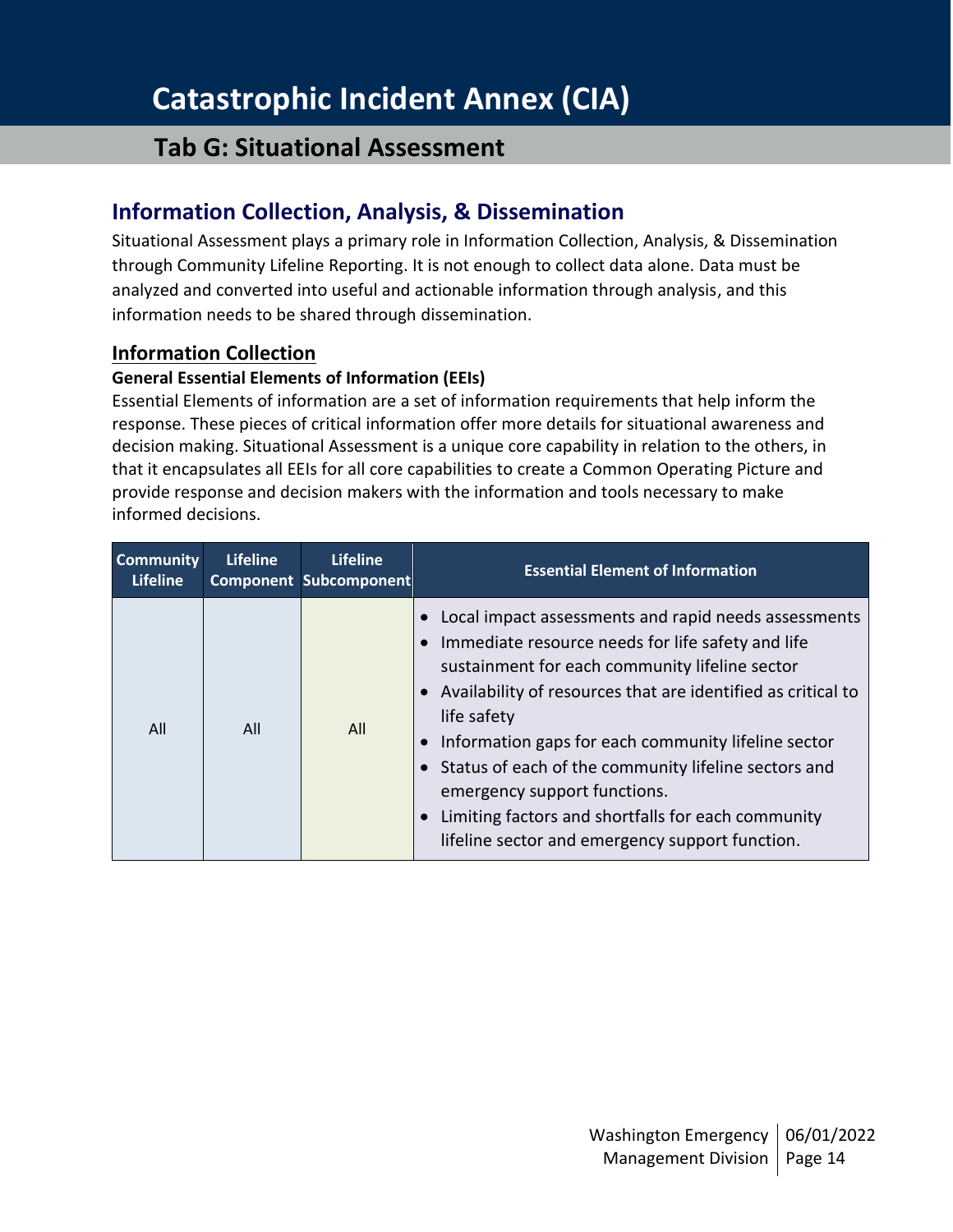## **Tab G: Situational Assessment**

#### **SEOC Field Reporting**

#### *Reporting Structure (SEOC Representative)<sup>6</sup>*

The SEOC Representative reports to their HLS Branch Director. The HLS Branch Director reports to the Deputy Operations Section Chief. The Deputy Operations Section Chief reports to the Operations Section Chief. The Operations Section Chief reports to the SEOC Supervisor. The SEOC Supervisor reports to the Policy Group/UCG.

#### *SEOC Representative Direction, Control, and Coordination*



#### *Figure 6 - SEOC Representative ICS Structure*

#### <span id="page-14-0"></span>**Information Analysis and Dissemination**

Lifelines must be assessed at the component level to understand what services are impacted by a disaster. Lifeline components can be analyzed using six assessment categories which capture Essential Elements of Information (EEI) for response decision makers.

| Category                | <b>Description</b>                                         |
|-------------------------|------------------------------------------------------------|
|                         | Identify the impacted component(s) of the specific         |
| Component               | Community Lifeline and any key elements and Essential      |
|                         | Elements of Information (EEI) within the component(s).     |
|                         | Summarize the root cause(s) of disruption to services      |
| <b>Status</b>           | provided through the Community Lifeline. (Status           |
| (What?)                 | information should clarify why each applicable component   |
|                         | is not stable.)                                            |
|                         | Explain the disaster's impacts on specific communities,    |
|                         | disaster survivors, and response operations. Detail how    |
| Impacts                 | the survivor experience and response operations will       |
| (So What?)              | improve if components are stabilized. Summarize the        |
|                         | impacted areas and total populations affected.             |
|                         | Describe the actions being taken to stabilize and re-      |
| <b>Actions</b>          | establish the disrupted services. Summarize the most       |
| (Now What?)             | critical actions being taken across the whole community.   |
|                         | Outline issues that are preventing services from being     |
| <b>Limiting Factors</b> | stabilized or re-established (issues can stem from another |
| (What's the Gap?)       | lifeline/component, resource shortfall, management,        |
|                         | policy, etc.).                                             |

<sup>&</sup>lt;sup>6</sup> The SEOC Representative position is covered in detail within Tab F: Operational Coordination.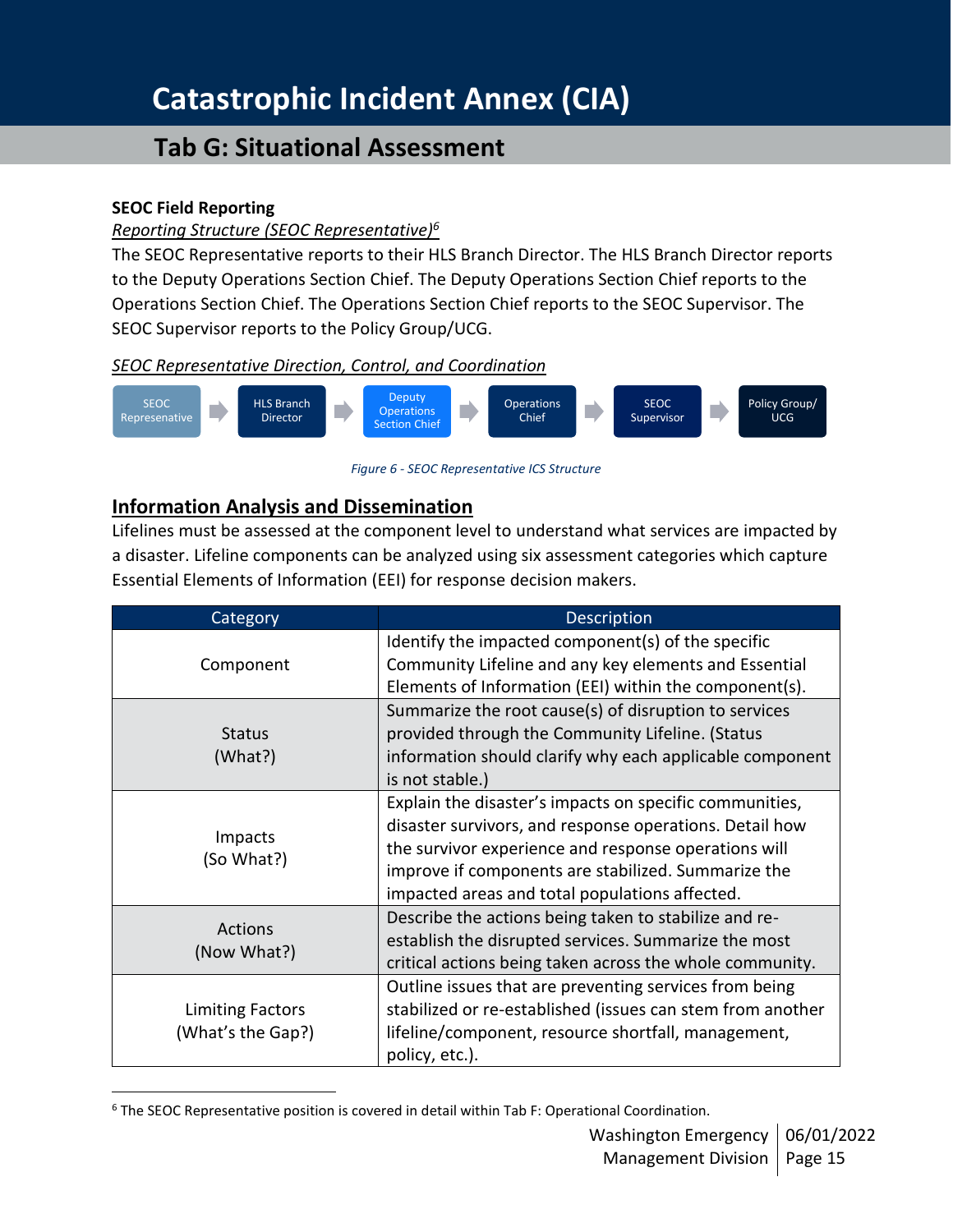### **Tab G: Situational Assessment**

| <b>Estimated Time to Status</b> | Provide current condition of component(s) or an       |
|---------------------------------|-------------------------------------------------------|
| Change or to Re-Establishment   | estimated timeframe for when a change in condition is |
| Requirements Being Met          | expected.                                             |
| (When?)                         |                                                       |

*Table 3 - Community Lifeline Component Analysis*

#### **Situation Unit**

The Situation Unit Lead reports to the Planning Section Chief who then reports to the SEOC Supervisor. Within the Situation Unit, the Situation Report writer drafts the Situation Report. The Situation Report serves as a status update of the current operational situation and is a snapshot of a set point in time; it provides:

- Guidance to response partners
- Incident objectives and priorities
- Information on operational planning, requirements, and deployments
- Status and location of resources
- Community Lifeline status

#### *SEOC Representative Information Collection, Analysis, and Dissemination*



*Figure 7 - SEOC Represenative and Situation Unit Analysis*

#### *Lifeline Status Flowchart*

Using the chart below, those assessing Community Lifeline status are able to make determinations on the current conditions to create situational awareness which informs response operations and decision making.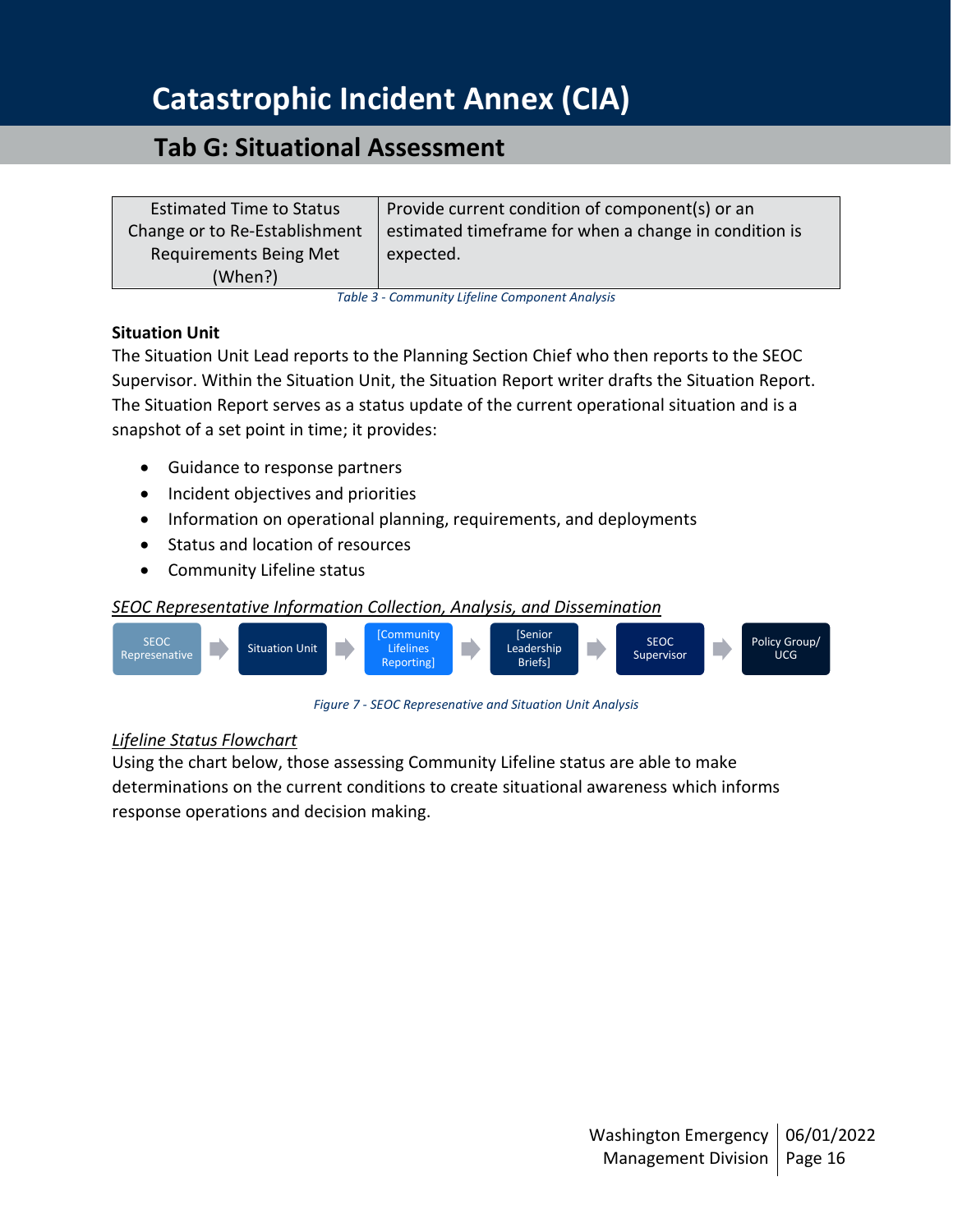## **Tab G: Situational Assessment**



*Figure 8 - Community Lifeline Status Indicator*

#### **Geographic Information Systems (GIS) Unit**

The GIS Unit within the Planning Section and reporting to the Situation Unit Lead, has the ability to provide real-time situational awareness through GIS. The GIS analyst within the Geographic Information Unit, coordinates the production of GIS maps and analysis. GIS and Geospatial mapping products are tools that can be utilized to gain situational awareness. Real-time situational awareness allows for the integration, analysis, and display or information sharing of data and information from many devices.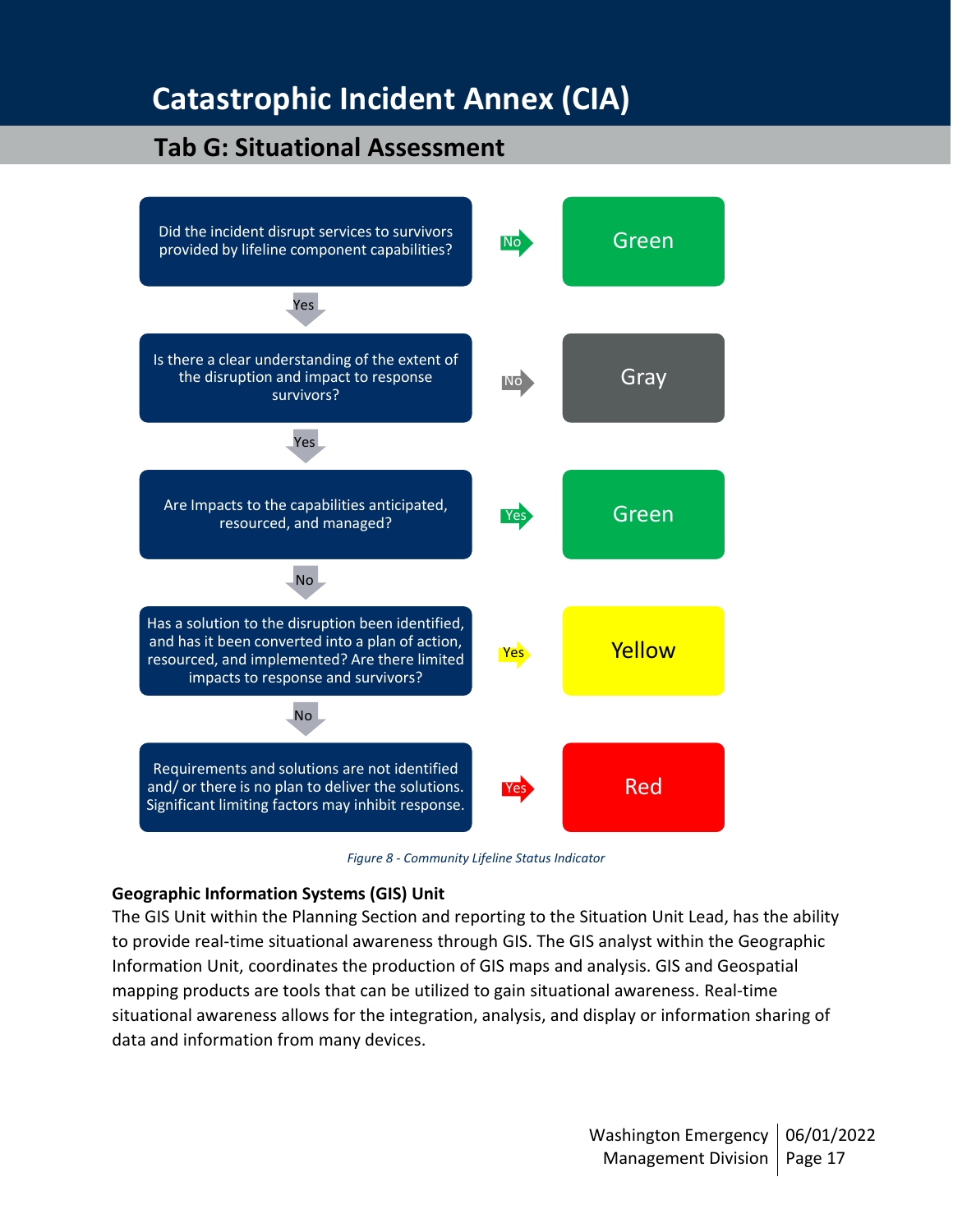## **Tab G: Situational Assessment**



#### *Washington Information Sharing Environment (WISE)*

The Washington Information Sharing Environment (WISE) is a Geographic Information System Portal (GIS) that is the Washington Emergency Management Division's and the State Emergency Operations Center (SEOC) main geospatial platform to provide situational awareness during disasters. The WISE system also provides a platform for the exchange of data between the Joint Operations Center and the SEOC.

#### *WebEOC*

WebEOC® is a software designed to bring real-time information to the Washington SEOC. WebEOC provides a secure, real time access to operations in the SEOC which allows state partners, local jurisdictions, tribal nations, and regional and federal partners the ability to input data, information and to gain situational awareness from the response.

WebEOC User Ageement Status as of June 8, 2021



*Figure 10: WebEOC User Agreement Status. This map displays the jurisdictions that have access to the use of WebEOC.*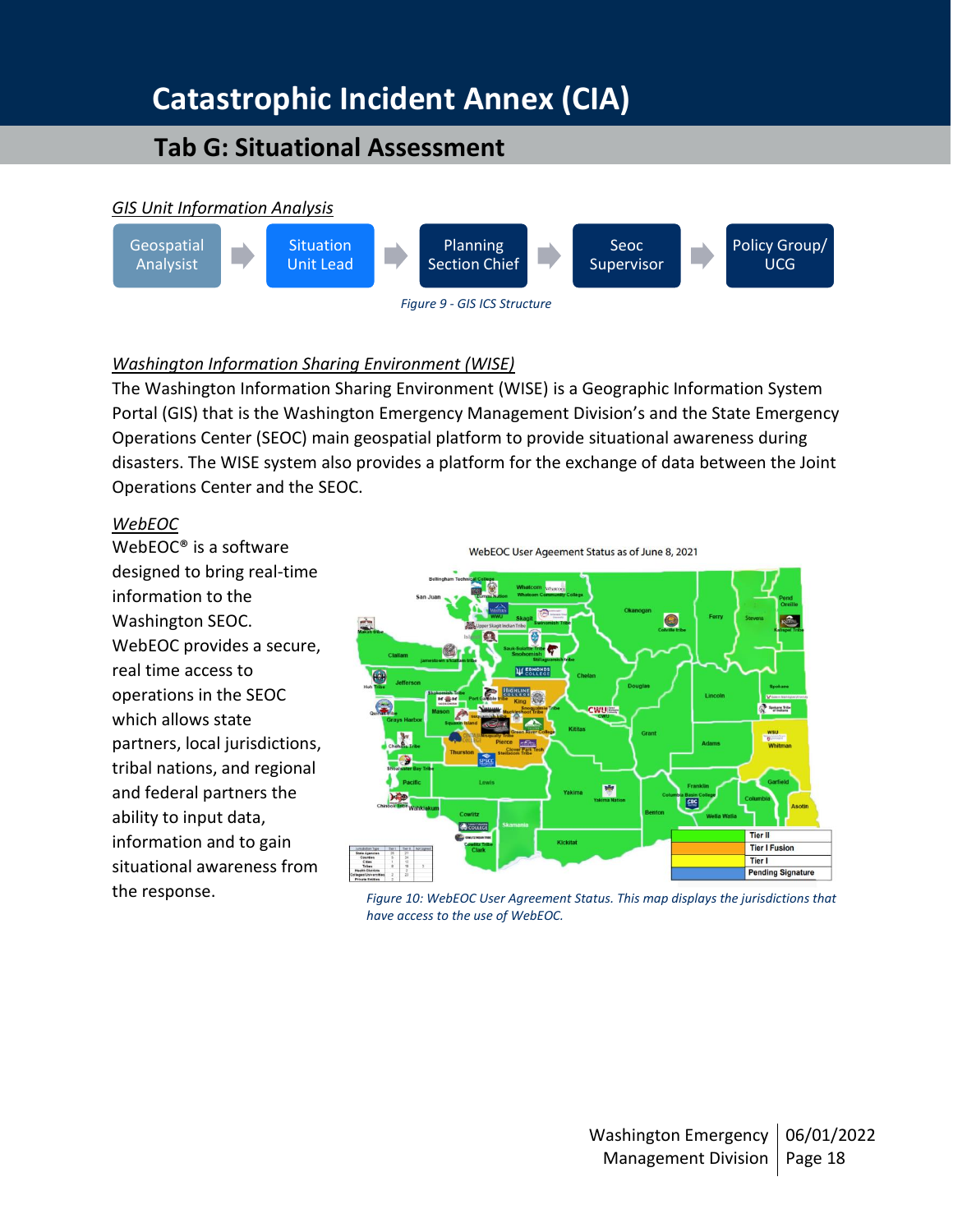### **Tab G: Situational Assessment**

#### <span id="page-18-0"></span>**Information Dissemination**

Information analysis will result in contributions to the Tier 1 Senior Leadership Brief (SLB) provided to the UCG. Additionally, the more detailed information not necessary for executive level response decision making will be supplied for the creation of the Tier 2 Senior Leadership Brief (or Community Lifeline Overview) for use in tracking conditions and informing response personnel.



*Figure 11 - Information Analysis and Dissemination Process for FEMA Divisions and Branches*

### <span id="page-18-1"></span>**Responsibilities**

#### <span id="page-18-2"></span>**Phase 1 (Prepare)**

|                                                                                                                                                | <b>Phase 1</b>                                                                                                        |  |  |  |
|------------------------------------------------------------------------------------------------------------------------------------------------|-----------------------------------------------------------------------------------------------------------------------|--|--|--|
| <b>Situational</b><br><b>Assessment</b>                                                                                                        | Information collection, analysis, and dissemination systems have been<br>developed in accordance with existing plans. |  |  |  |
|                                                                                                                                                | Critical Infrastructure, Private Partners, VOADs, PSAPs, News Media                                                   |  |  |  |
| channels                                                                                                                                       | Coordinate with external stakeholders to develop and maintain information sharing                                     |  |  |  |
|                                                                                                                                                | <b>Local EOC</b>                                                                                                      |  |  |  |
| sharing channels                                                                                                                               | Coordinate with local emergency management to develop and maintain information                                        |  |  |  |
| Provide guidance and outreach on situation reporting conducted within the SEOC to<br>maintain situation awareness                              |                                                                                                                       |  |  |  |
|                                                                                                                                                | <b>SEOC</b>                                                                                                           |  |  |  |
| process to inform decision making                                                                                                              | Develop and maintain a comprehensive information collection, validation, and analysis                                 |  |  |  |
| Coordinate information collection, analysis, and dissemination systems across public,<br>private, and nongovernmental sectors, as appropriate. |                                                                                                                       |  |  |  |
|                                                                                                                                                | Provide mechanisms for vertical and horizontal coordination, communication, and                                       |  |  |  |
| information sharing on a standardized platform accessible to all partners                                                                      |                                                                                                                       |  |  |  |
| • Coordinate with SEOC Representatives to provide training on providing information as it<br>aligns with Community Lifeline reporting          |                                                                                                                       |  |  |  |
| <b>Situation Unit</b>                                                                                                                          |                                                                                                                       |  |  |  |
| analysis for situation report writing.                                                                                                         | Develop and maintain information collection processes and exercise development of data                                |  |  |  |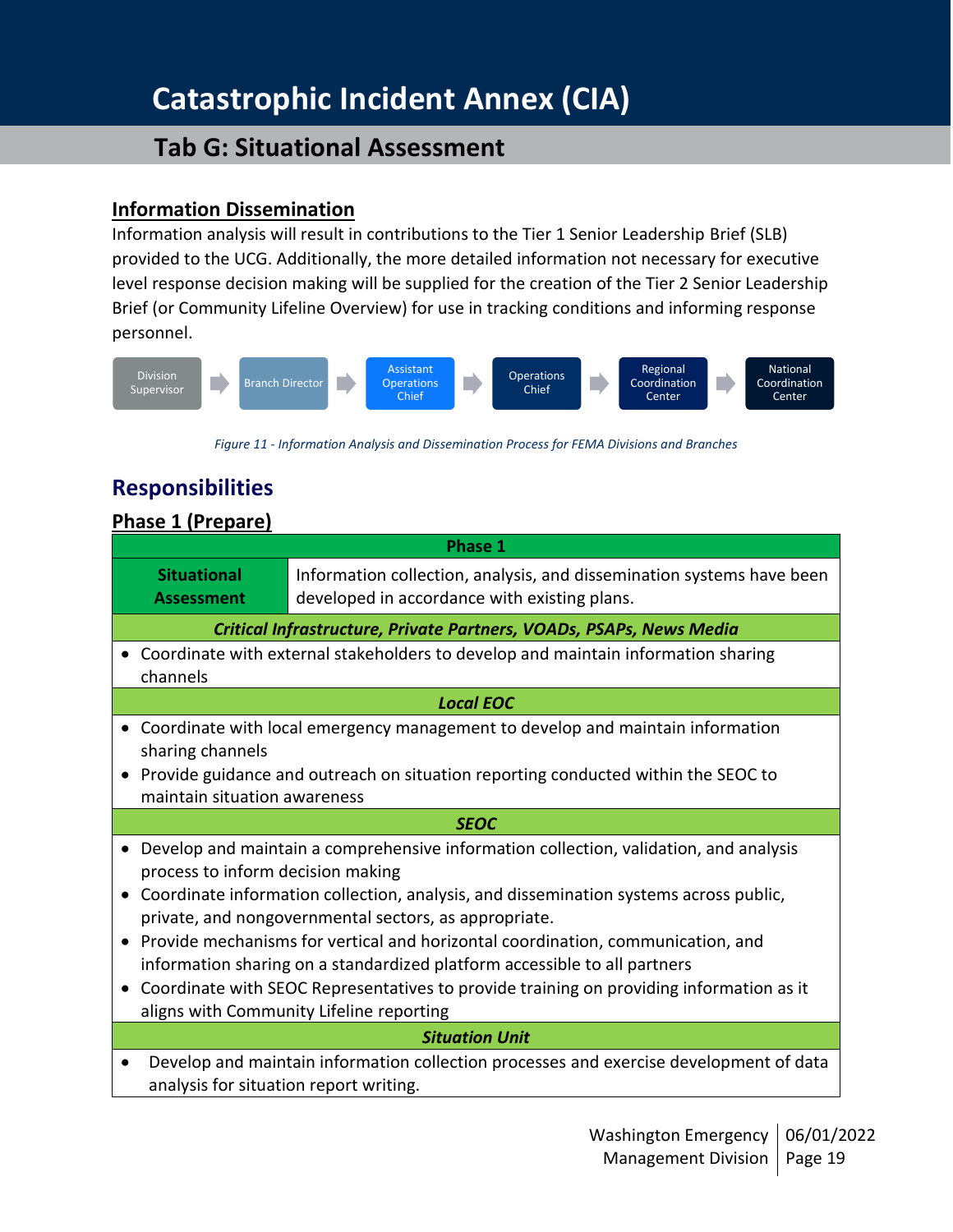### **Tab G: Situational Assessment**

#### *Geographic Information Unit*

- Develop and maintain information geographic analysis systems and procedures and exercise for situational awareness.
- Maintain WISE
- Identify, define and standardize data that is reliable and accessible for planning, decision support, reporting and research.
- Develop standards for data, including data requirements, data governance, and data architecture that support a data exchange environment and improved efficiency in operational work and communication processes.

#### <span id="page-19-0"></span>**Phase 2a, 2b, 2c (Initial Response, Resource Deployment, Sustained Response) Phase 2a, 2b, 2c**

|                                                                                                                                               | <b>FIIASC 4A, 40, 46</b>                                                                                                                                              |  |  |
|-----------------------------------------------------------------------------------------------------------------------------------------------|-----------------------------------------------------------------------------------------------------------------------------------------------------------------------|--|--|
| <b>Situational</b><br><b>Assessment</b>                                                                                                       | Preliminary information about the incident has been collected from all<br>available sources. An initial situational assessment of the incident has<br>been performed. |  |  |
|                                                                                                                                               | Critical Infrastructure, Private Partners, VOADs, PSAPs, News Media                                                                                                   |  |  |
| $\bullet$                                                                                                                                     | Provide information through appropriate state agencies, local partners, or the SEOC to                                                                                |  |  |
|                                                                                                                                               | inform response conditions (e.g., damage reports, 911 calls, Windshield Survey's, Field                                                                               |  |  |
|                                                                                                                                               | Reports, and Witness Information)                                                                                                                                     |  |  |
|                                                                                                                                               | <b>Local EOC</b>                                                                                                                                                      |  |  |
| $\bullet$                                                                                                                                     | Provide updated local response information through the SEOC Representative                                                                                            |  |  |
| $\bullet$                                                                                                                                     | Identify Community Lifeline status and barriers or limitations for reestablishment                                                                                    |  |  |
|                                                                                                                                               | Establish and sustain local jurisdiction situation reports to the SEOC                                                                                                |  |  |
|                                                                                                                                               | <b>Situation Unit</b>                                                                                                                                                 |  |  |
| $\bullet$                                                                                                                                     | Collect data from local jurisdictions and state agency partners                                                                                                       |  |  |
| Analyze data from local jurisdictions and interpret Community Lifeline status (if not<br>$\bullet$                                            |                                                                                                                                                                       |  |  |
| already completed)                                                                                                                            |                                                                                                                                                                       |  |  |
| Include Community Lifeline status and analysis in Situation Report<br>Provide Community Lifeline analysis to the Geographic Information Unit. |                                                                                                                                                                       |  |  |
|                                                                                                                                               |                                                                                                                                                                       |  |  |
|                                                                                                                                               | <b>Geographic Information Unit</b>                                                                                                                                    |  |  |
| $\bullet$<br>and decision making                                                                                                              | Display data that is relevant for Community Lifeline statuses to aid in situational awareness                                                                         |  |  |
| Spotlight areas with significant disruption to Community Lifelines<br>$\bullet$                                                               |                                                                                                                                                                       |  |  |
| Display HLS Regional damage and impact assessments<br>$\bullet$                                                                               |                                                                                                                                                                       |  |  |
| $\bullet$                                                                                                                                     | Display significant resource deployments                                                                                                                              |  |  |
| Inquire about non-standard GIS needs<br>$\bullet$                                                                                             |                                                                                                                                                                       |  |  |
|                                                                                                                                               |                                                                                                                                                                       |  |  |
|                                                                                                                                               |                                                                                                                                                                       |  |  |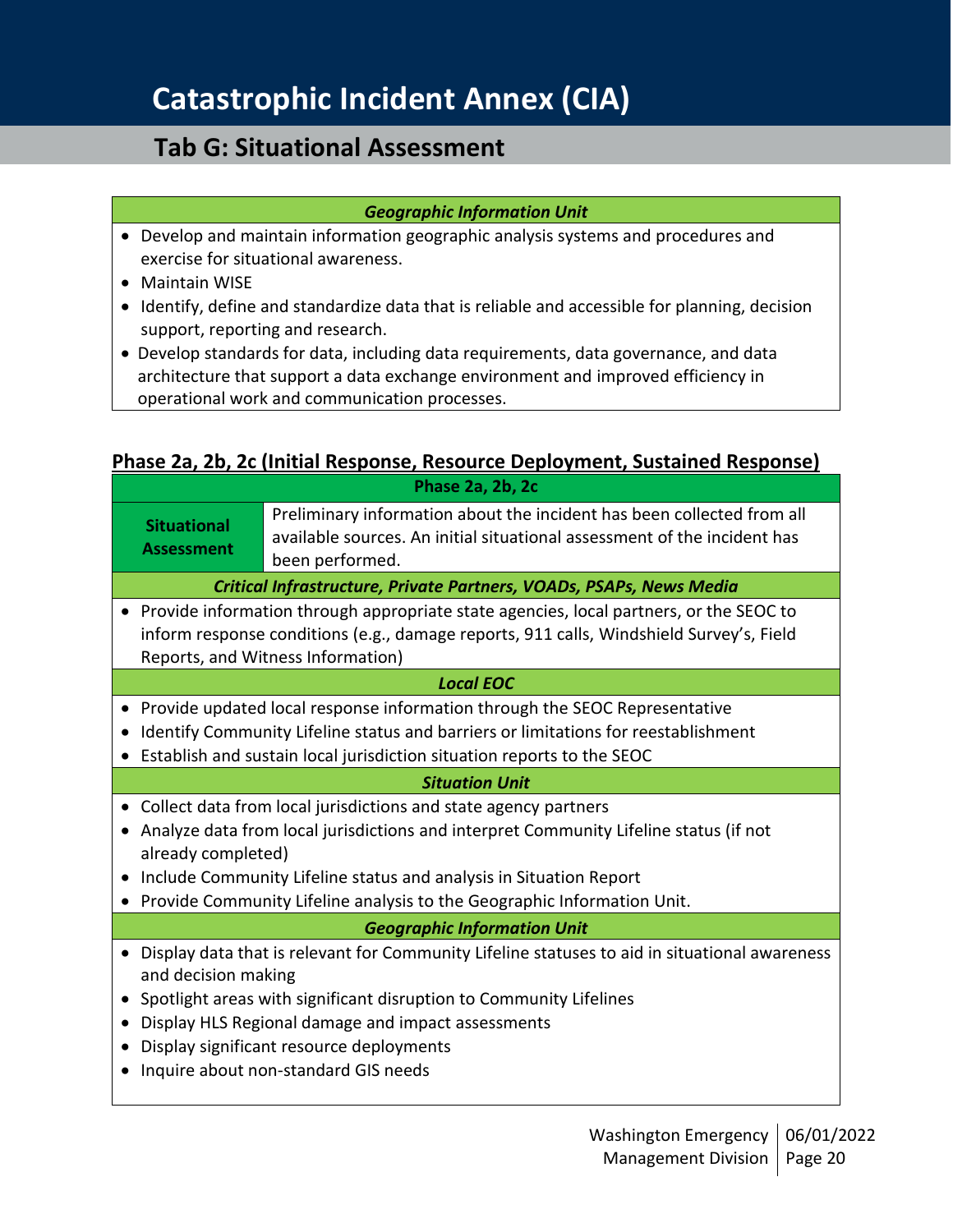## **Tab G: Situational Assessment**

#### *SEOC*

- Collation of information into the Community Lifeline Senior Leadership Briefs.
- Sharing and dissemination of information to local jurisdictions, state agency partners, federal partners, and the Unified Coordination Group and Policy Group
- In coordination with ESF 15, translate Community Lifeline statuses and updates for public consumption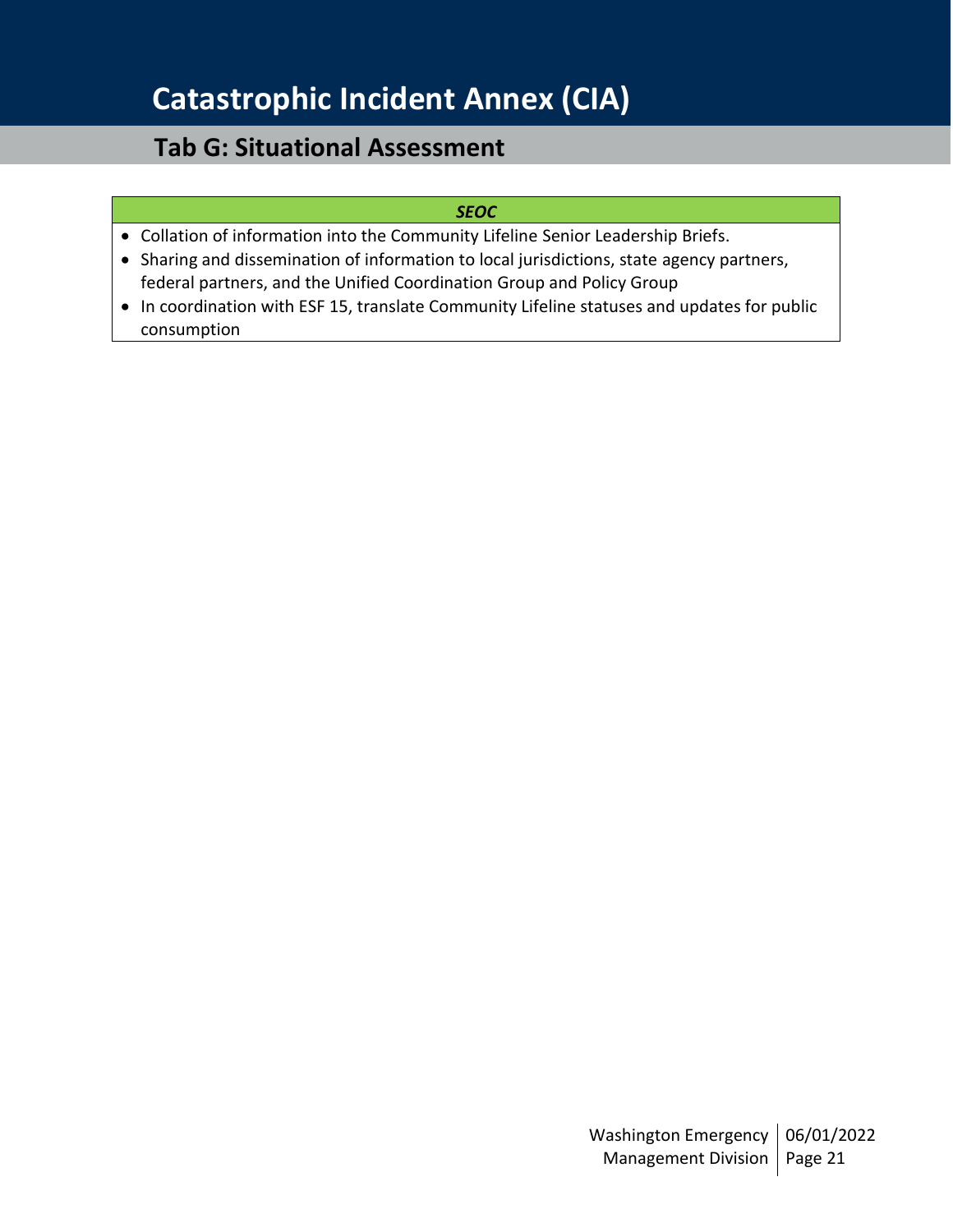### **Tab G: Situational Assessment**

### <span id="page-21-0"></span>**References and Supporting Guidance**

#### **FEMA Incident Stabilization Guide**

Describes how FEMA implements lifelines and guides how FEMA applies these concepts to disaster operations.

### <span id="page-21-1"></span>**Terms and Definitions**

#### **Analysis**

A detailed examination of anything complex in order to understand its nature or to determine its essential features.

#### **Community Lifelines**

A lifeline enables the continuous operation of critical government and business functions and is essential to human health and safety or economic security.

#### **Data**

Raw, unorganized facts that need to be processed. Data can be something simple and seemingly random and useless until organized.

#### **Information**

When data is processed, organized, structured, or presented in a given context so as to make it useful, it is called information.

#### **Limiting factor**

A condition that either temporarily or permanently impedes the accomplishment of a mission. (Examples include a disruption of a transportation network, lack of facilities or resources, extreme climatic conditions or distance, etc.)

#### **Rapid Needs Assessment**

An assessment of the current situation immediately after a disaster to determine what resources are necessary to conduct life-saving and life-sustaining operations.

#### **Senior Leadership Brief (SLB)**

A situational awareness product that discusses lifelines and the interdependencies between them. The goal of the SLB is to allow users at all levels to interact with each other to share and digest the most authoritative information on an incident.

#### **Situational Assessment**

The process used to collect, process, and organize ongoing situation information; prepare situation summaries; and develop projections and forecasts of future events.

#### **Situational Awareness**